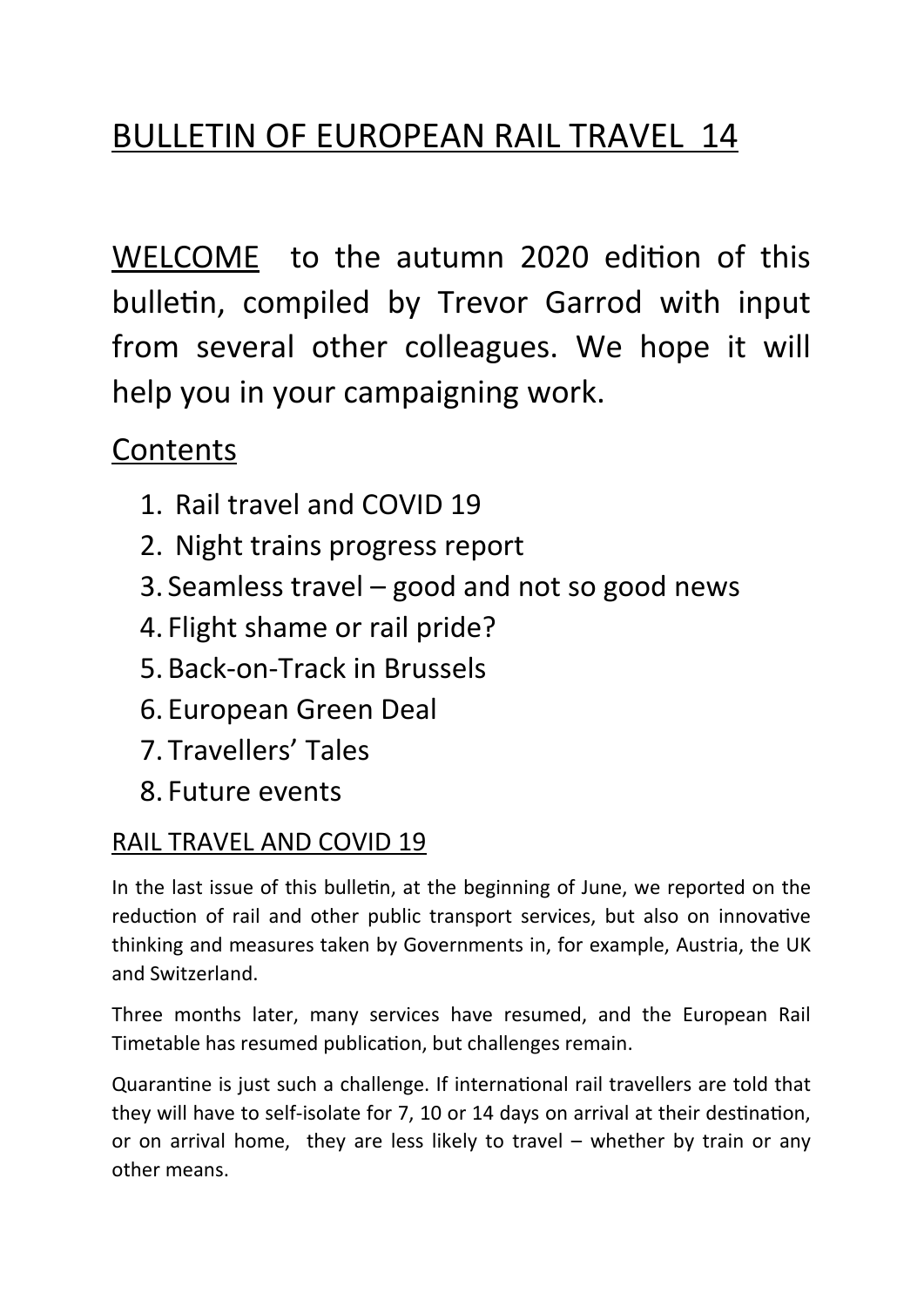When the British government announced a 2-week quarantine measure for almost all passengers at the beginning of June, it naturally hit travel between the UK and Continental Europe. The European Rail Campaign UK wrote to the Home Secretary and Secretary of State for Transport on June 14 to express concern about the measure, how realistic it was and how difficult to enforce.

As an alternative ERCUK suggested immediate custody for any passenger with a temperature or other relevant conditions for medical testing and if necessary hospitalisation. The letter concluded with the hope "that all European countries will lift their border restrictions once it is deemed safe to do so, and that rail travel will become the dominant mode for many former air passengers."

Fortunately the British Government modified this policy in July by allowing passengers to travel to and from a large number of European and other countries without to need to quarantine, though it has since added and subtracted certain countries from this list.

Obviously the risk of spreading the virus must be closely controlled, but is this the best way to do it? Such moves also do not help people to plan their international journeys. A targeted approach, rather than a blanket approach, would see an improved testing and tracing system at borders. When can this be expected in the UK? ERCUK has again written to relevant British Ministers.

For more information on ERCUK's campaigning, log on to [www.eurorailcampaignuk.org](http://www.eurorailcampaignuk.org/)

The autumn issue of Rail Report Europe, due to be published mid September, will contain a more detailed article on this Europe-wide issue. It will also be posted on the Back-on-Track website. You can also receive it direct from [back](mailto:back-on-track-report@catch-up-pr.com)[on-track-report@catch-up-pr.com](mailto:back-on-track-report@catch-up-pr.com) 

Meanwhile, the question of face masks or other coverings for travellers by train or other public transport has been debated in many countries and the rules have varied. The European Passengers' Federation has produced a summary of the practices in many countries, and this can be found on the website www.epf.eu. The summary currently covers France, Germany, the UK, Italy, Denmark, Belgium and the Netherlands. Information from other countries will also be welcome.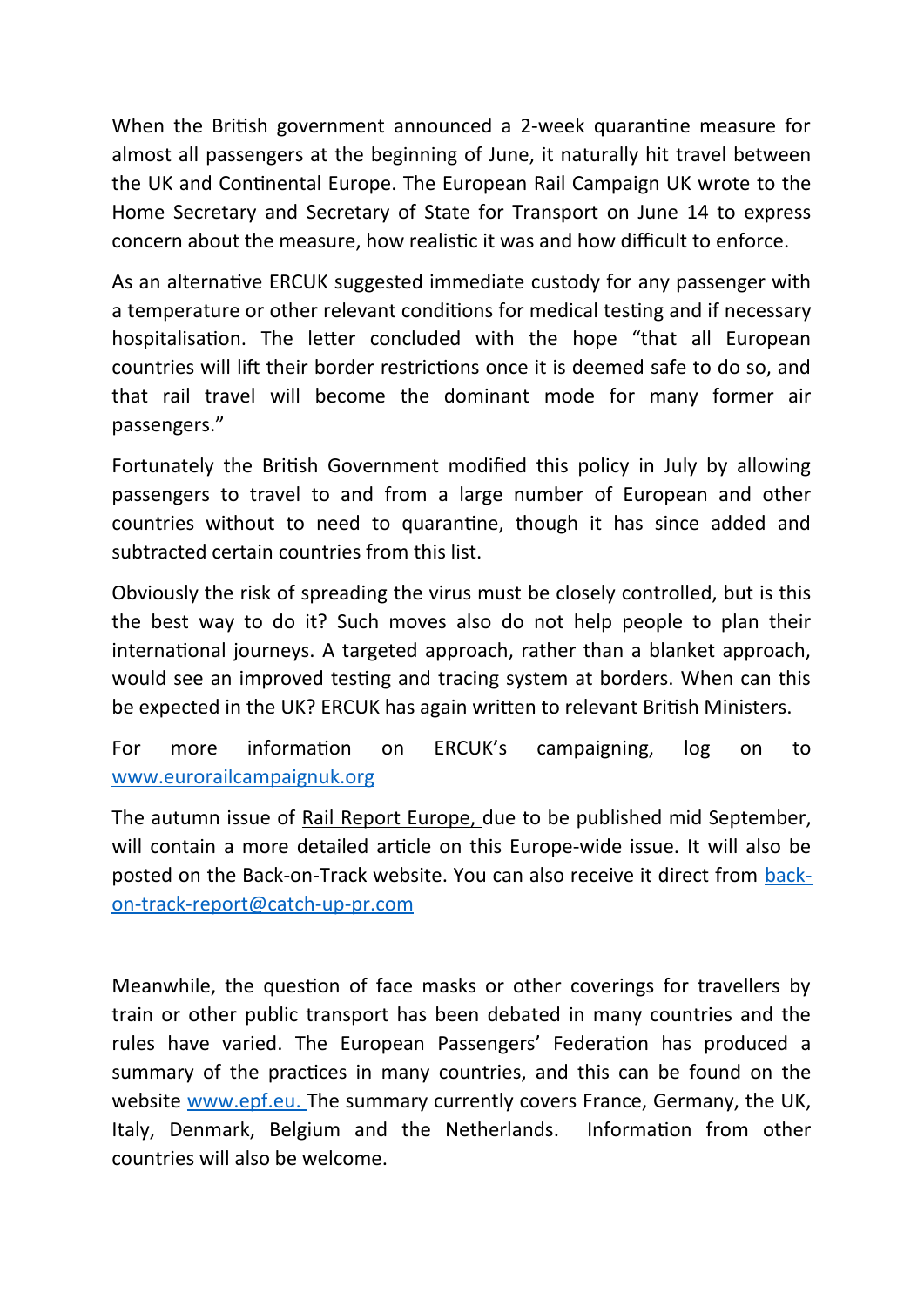## NIGHT TRAINS PROGRESS REPORT

French President Emmanuel Macron in July announced plans to enhance the depleted night train network, including by bringing back services to Tarbes and Nice in 2022. This is part of a wider plan which also includes expansion of rail freight in France and revival of local services as well.

The association Objectif Train de Nuit is continuing dialogue with decision- makers on the project for a Barcelona – Frankfurt night train via Berne. Its President Eric Boisseau has been corresponding especially with the region of Occitanie and the Land of Baden-Wuerttemberg.

Meanwhile, OeBB introduced a new seasonal night train, with couchettes, three times a week from June  $4<sup>th</sup>$ , between Salzburg and the Frisian island of Sylt. It is marketed as Alpen-Sylt-Express..

Regiojet is also catering for the seasonal market with an overnight service between Prague and Rijeka, also calling at Ljubljana.

The German association PRO BAHN has set up a working party, which has been holding zoom meetings during the summer, to look at how train services can be improved to and from each of the countries with which Germany has a border. This includes night trains.

The Swedish train operator Snalltaget considers that an overnight train from Stockholm to Berlin via Malmo, Hoje-Taastrop (for Copenhagen) and Hamburg will be viable and is planning to operate every night in June, July and August 2021 and at weekends in April, May and September. Studies are also under way to introduce an overnight train from Malmo to Brussels.

The European Commission has invited bids from organisations to undertake a study entitled "Pilot Project on the Revitalisation of cross-border Night Trains."

Meanwhile, in Switzerland a new air ticket levy is intended partly to finance new night trains – including one from Zurich to Amsterdam due to start in December 2021. It is planned to follow the route of DB's former City Night Line between Zurich and Amsterdam withdrawn in 2016.

In Great Britain, the idea of a night train through the Channel Tunnel has been raised in the House of Lords by Green member Natalie Bennett, and the Department of Transport has expressed an open mind on the matter. Perhaps a demonstration train could be run at the start of the COP26 climate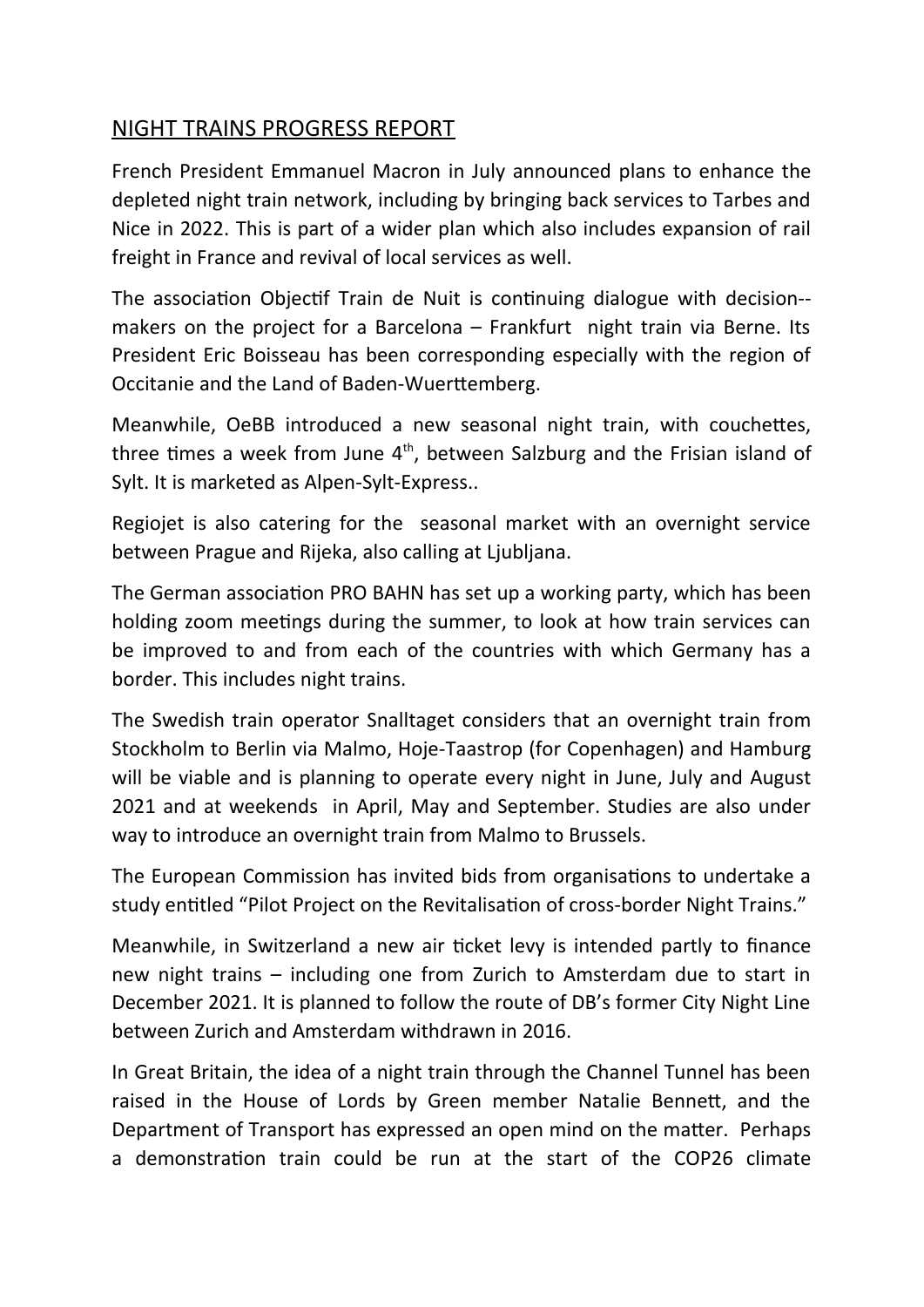conference in Glasgow November  $1<sup>st</sup>$ -  $14<sup>th</sup>$  2021. ERCUK has been in correspondence with Lady Bennett.

#### SEAMLESS TRAVEL – GOOD AND NOT SO GOOD NEWS

Long-distance and international rail travel becomes more user-friendly if the customer can purchase a ticket which takes him or her to their final destination in the city to which the train is taking them.

In the UK this generally means a Plus Bus ticket. In Germany it means a City Ticket.

The City Ticket enables long-distance passengers to use urban transport within many German cities. In Berlin it has been extended to cover not just the central area (Zone A), but also all of Zone B, from Spandau and Wannsee in the west to Kopenick and Marzahn in the east. German passenger association PRO BAHN welcomed this move, for which they had started campaigning in 2017.

The Association of European Rail Agents has on its website [www.aera.co.uk](http://www.aera.co.uk/) a section on Rail Passes in most European countries. It covers add-ons such as this, but also in some cases zonal or regional tickets which will be helpful to visitors to major cities. AERA brings together travel agents in the UK who specialise in selling international rail tickets and sometimes also in railtours.

AERA has, however, also had to update its website to report on the Dutch Flyer which, since January, has become slightly less seamless. The facility was introduced to give rail/sea/rail travel between any station in the English region of East Anglia and any station in the Netherlands. A through ticket was issued to customers in England before they started their journey and they then received two Combi Tickets on presenting this document at the check-in at Harwich. The Combi Ticket was valid on RET (the Rotterdam transport operator) and NS (the Dutch Railways).

Holders of a Dutch Flyer ticket are now handed a piece of paper with two codes on it and the NS website, when they check in at Harwich, and told to visit the website and print off their own tickets using these codes.

The writer of this report was in fact able to persuade the receptionist on board the ferry to print an outward Combi-Ticket from her computer and on the return journey the ticket clerk at Hengelo station to do likewise. But why do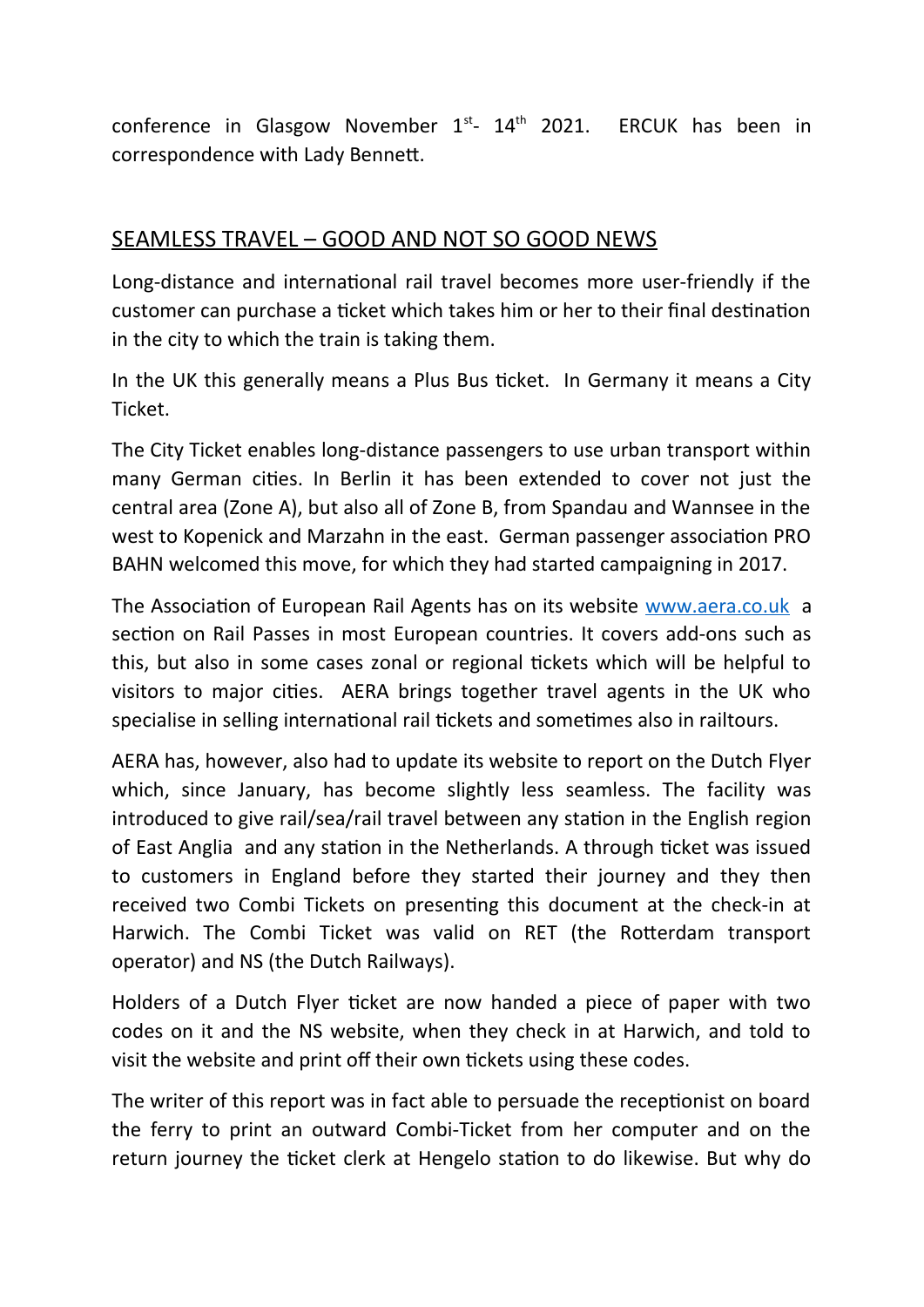customers now have to jump over this extra hurdle? Is it just to save a tiny amount of money or card for Greater Anglia, Stena Line, RET or NS?

#### FLIGHT SHAME OR RAIL PRIDE?

Back-on-Track colleague Dr Bernhard Knierim has had a detailed article published in the German weekly Der Freitag. In it he puts the case for passenger trains (daytime or night) as an alternative for many short and medium distance air trips.

The original article in German has been translated into English, French and Danish by members of Back-on-Track and can be read on the website [https://back-on-track.eu](https://back-on-track.eu/) 

Another useful website is that of Flightfree UK: [https://flightfree.co.uk](https://flightfree.co.uk/) and its associated facebook page:<https://www.facebook.com/flightfreeUK>giving advice to travellers who want to avoid air travel.

#### BACK-ON-TRACK IN BRUSSELS

The Back-on-Track conference planned for mid October in Brussels has had to be postponed because of the ongoing restrictions resulting from the coronavirus pandemic.

## However, Back-on-Track Belgium has instead organised three webinars.

On Friday October 16<sup>th</sup> there will be a webinar between 11.00 and 12.30 for Back-on-Track members and invited experts. DGMOVE. CER and ALLRAIL have also been invited, to talk on how they see dialogue being developed with the politicians in favour of night trains.

On Saturday October  $17<sup>th</sup>$ , a webinar will be held from 11.00 to 13.00 for Backon-Track members only, focussing on further planning of activities.

The third webinar, on Thursday October  $22<sup>nd</sup>$  will be part of the European Week of Regions & Cities. It will be organised by Back-on-Track Belgium and aimed at a wider audience. The key theme will be how Brussels can become a hub for European night trains. Evelien Marlier of the European Passengers' Federation will be one of the contributors. For more information log on to [https://europa.eu/regions-and-cities/programme/sessions/1152\\_en](https://europa.eu/regions-and-cities/programme/sessions/1152_en)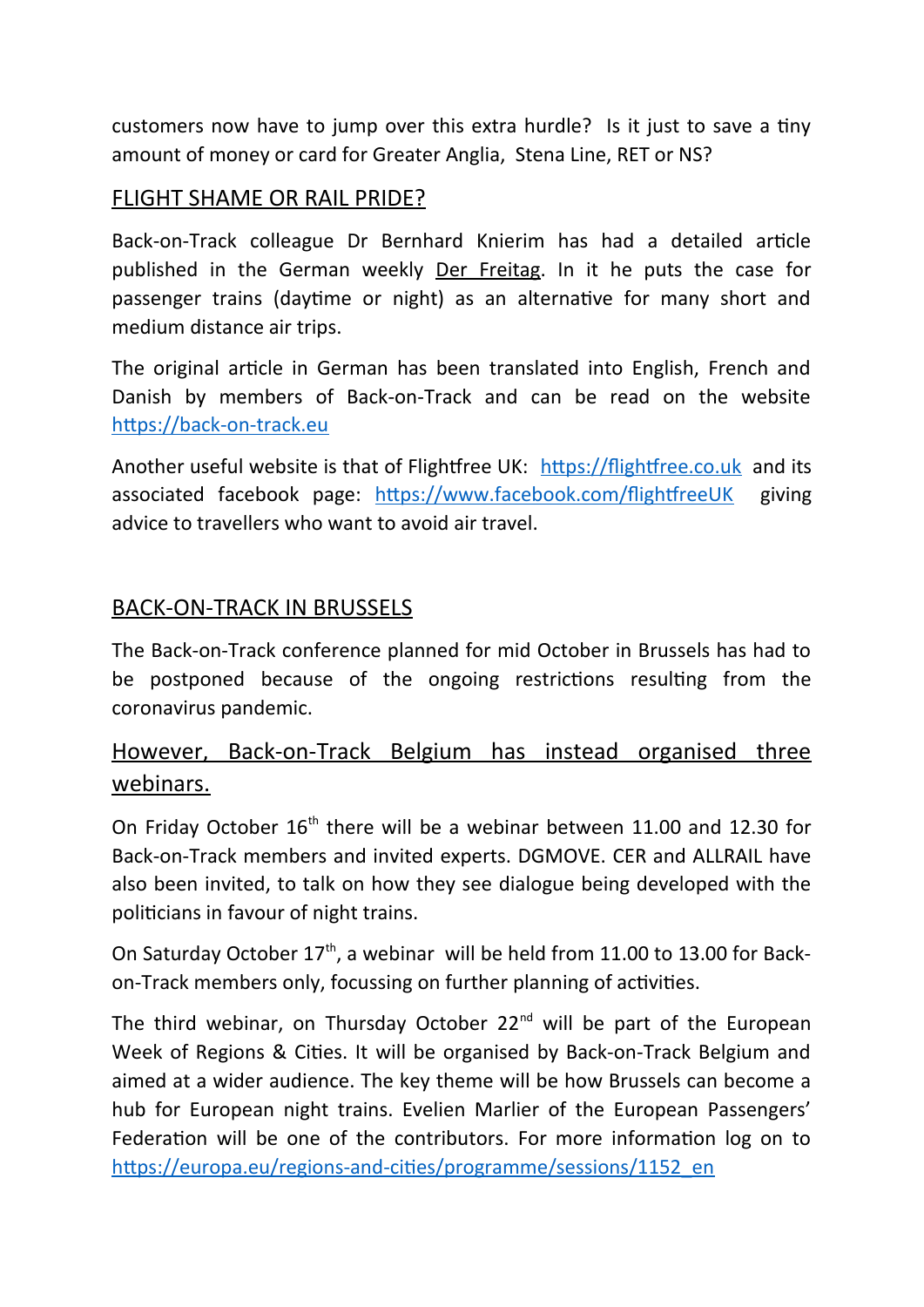We advise readers to look regularly on [http://back-on-track.eu](http://back-on-track.eu/) for further updates and information on how to take part.

#### EUROPEAN GREEN DEAL

Back-on-Track has expanded and reissued its position paper on the European New Green Deal. It can be found on the website [https://back-on-track.eu](https://back-on-track.eu/) and is summarised thus:

*There is huge potential for modal shift from road and air to rail. To unlock his potential, measures are required at EU level, of which the most urgent are:*

- *- Achieving a level playing field, on which the taxation on energy used by rail must be no higher than that used by road transport or aviation.*
- *- Kerosene tax on all flights to, from and within the EU*
- *- 0% VAT on international train tickets.*
- *- Internalisation of external costs in taxation of all modes.*
- *- Road use to be charged on the basis of "user pays and polluter pays" comparable to rail access charges; or the abolition of track access charging and replacement with rail infrastructure funding through general taxation.*
- *- Simplifying fares and ticketing within the Single European Railway Area and full interoperability of booking systems.*
- *- Easier booking of international journeys support for a European Train Union to build such a strategy.*
- *- New rolling stock establish a European night train vehicle pool.*
- *- Marginal infrastructure usage costs for international services.*
- *-* The full position paper is also available, on the website, in English, French and Danish.

Linked to this topic is the letter from the Dutch Government to the EU Transport Commissioner on June  $2^{nd}$ , stating "climate change has become a key policy priority and its is vital that international railway passenger transport is part of this agenda."

The Transport Ministers of 23 EU countries have signed the letter, as did those of Norway and Switzerland. The British Secretary of State for Transport has also been invited to sign.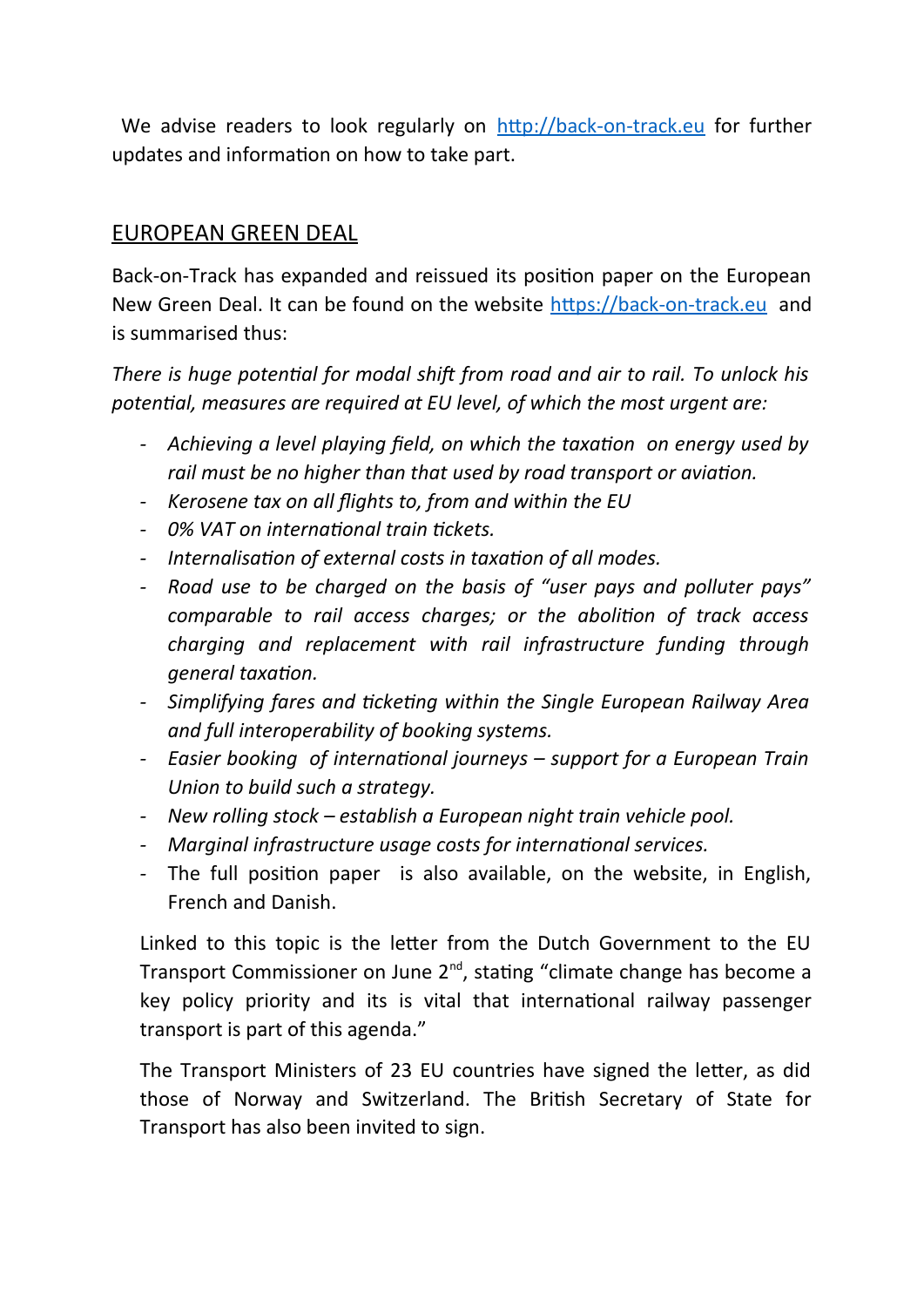It is intended to establish a platform of Member State governments, the European Commission, railway sector and European Passengers' Federation to monitor progress towards improved cross-border conditions, easier booking, user-friendly and effective multimodal trips.

#### TRAVELLERS' TALES

#### Progress in the Grafschaft Bentheim

This region of Germany sits on the east/west route from Amsterdam to Berlin and was once served by boat trains from Hoek van Holland to Berlin, Hamburg and further afield.

Its capital is Nordhorn, a town of 54,000 which lost its rail passenger services in the 1970s and was said to be the largest German town without passenger trains.

The situation was put right in July 2019 when the independent Bentheimer Eisenbahn, working with the Land of Niedersachsen, reintroduced a service from Bad Bentheim (on the main line) to Nordhorn and Neuenhaus also serving three other small stations on this 28-km line.

I spent three days in historic Bad Bentheim (itself well worth a visit) at the end of July and included a trip on the new service. It is provided by modern LINT diesel multiple units every hour, marketing as Regiopa Express, from platform 3. The service which closed in the 1970s had its own station, just north of the main line one, and that building is now a hotel, the Bentheimer Hof.

There were only 6 of us on the 10.09 that July morning, but more joined en route and the two trains which I caught back were much better loaded. Each unit had flexispace for up to 12 bicycles.

Not all the closed stations had been reopened and the trains ran fast across the flat farmland, while there were also feeder buses run by the same multimodal company. Indeed, to obtain a good overview, also of the freight side, log on to [www.bentheimer-eisenbahn.de](http://www.bentheimer-eisenbahn.de/) 

The passenger trains terminate at a brand new station in Neuenhaus, with a café and travel agency, while about 30 bicycles were parked there, a cycle